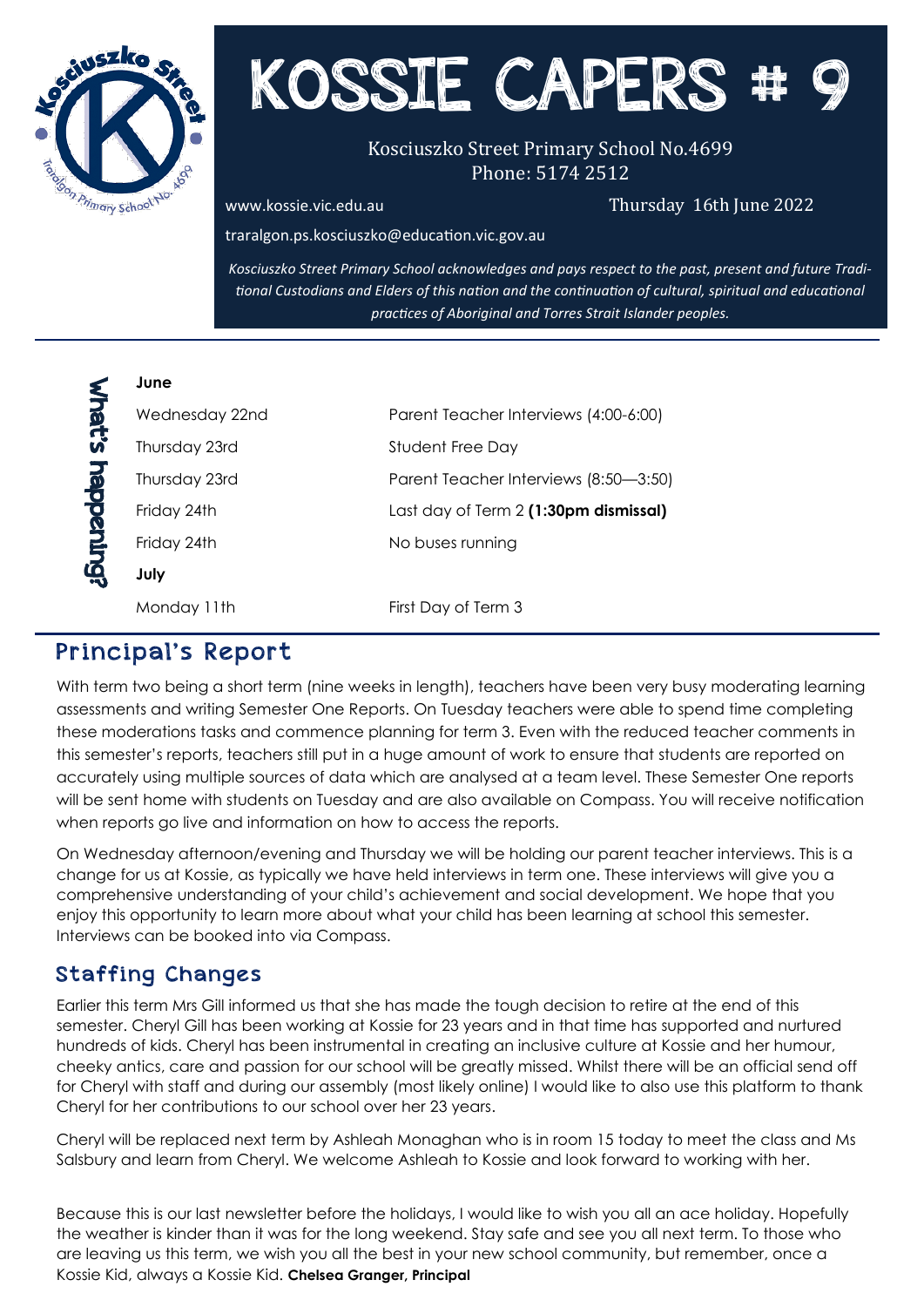

#### Yard Behaviour Awards

Congratulations to the children who received a Yard Raffle Award for the fortnight ending Friday 27th May. The following students received a prize of a icypole.

| Junior: | Jasmine Rennie 1/2W   | Amara Shein 1/2B     |
|---------|-----------------------|----------------------|
|         | Payton Thomson Prep R | Zayden Bull 1/2W     |
|         | Trey Frost 1/2S       | Mia Hata 1/2B        |
|         | Colby Dyson Prep T    |                      |
| Middle: | Nate Bailey 3/4F      | Emerald Wells 3/4F   |
|         | Riley Dargie 3/4H     | Freya Mastwyk 3/4H   |
|         | Hannah Arbuthnot 3/4M |                      |
| Senior: | Jye Meredith 5/6F     | Cameron Coleman 5/6M |
|         | Charlie May 5/6F      | Deklan Curnow 5/6A   |
|         | Jye Meredith 5/6F     | Avani Dunstall 5/6F  |
|         | Jie Armstrong 5/6A    |                      |

# Prep Enrolments 2023

Just a reminder that we are currently taking Prep 2023 enrolments. If you were unable to attend our open sessions, please phone the school to arrange a tour. If you have a sibling starting at Kossie next year please ensure you complete and send your enrolment form into the office as soon as possible. Also if you know of someone who has a child to enrol, please encourage them to enrol now.

# End of Term Buses

Due to the early finish time on the last day of school, Friday 24th June, **there will be no bus services in the afternoon.** Buses will be working in the morning only. Please make appropriate arrangements for your children to get home.

# Semester 1 Reports

School reports for Semester 1 will be sent home during the last week of term. We currently have a list of students who have requested that a double report be printed and included with the original or posted to another parent. If you are a prep parent this year or a new parent to the school and would like to request an extra report please contact the office. It would also be appreciated if you could notify us of any changes in addresses on our mailing list.